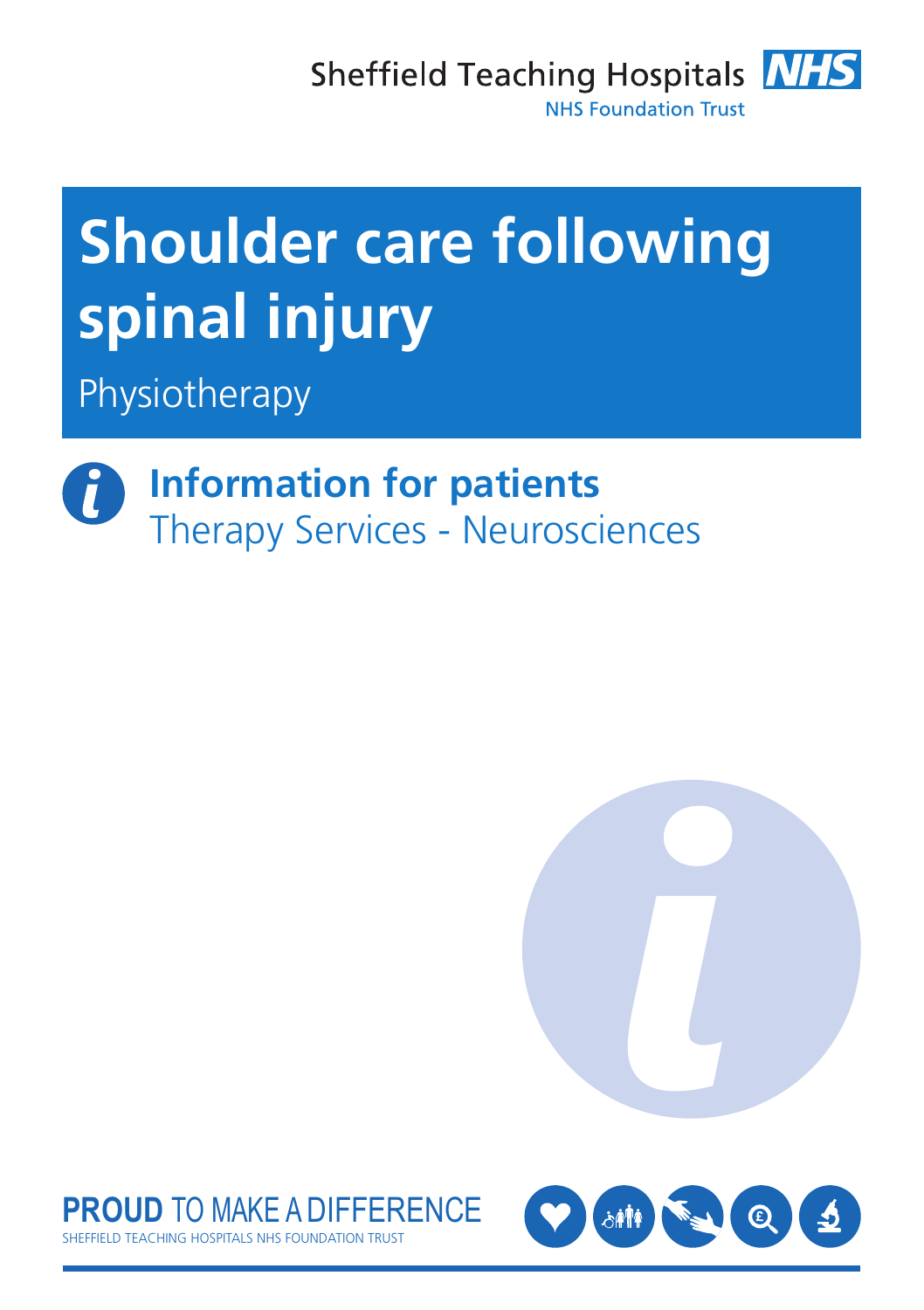Exercise and stretching are important for helping to keep joint movement and strength and to allow you to move more easily.

## **Why is it important to do these exercises?**

Following spinal cord injury, your arms will have to work harder, for example pushing your wheelchair and transfers. We therefore recommend daily stretches and shoulder strengthening to help maintain healthy joints.

These exercises aim to improve / maintain the following:

- Range of movement
- Strength
- Posture
- Function
- Transfers

The key goal of these exercises is for the long-term protection of your shoulders, in order to maintain your level of function for as long as possible.

## **What is the rotator cuff and why is it important?**

The rotator cuff is a group of 4 muscles that surround the shoulder joint. They provide stability to the joint but frequently become weak if not used, or other big muscle groups (e.g. pectorals) take over their role.

If the rotator cuff is weak your shoulder is more at risk of developing pain and problems with tendons.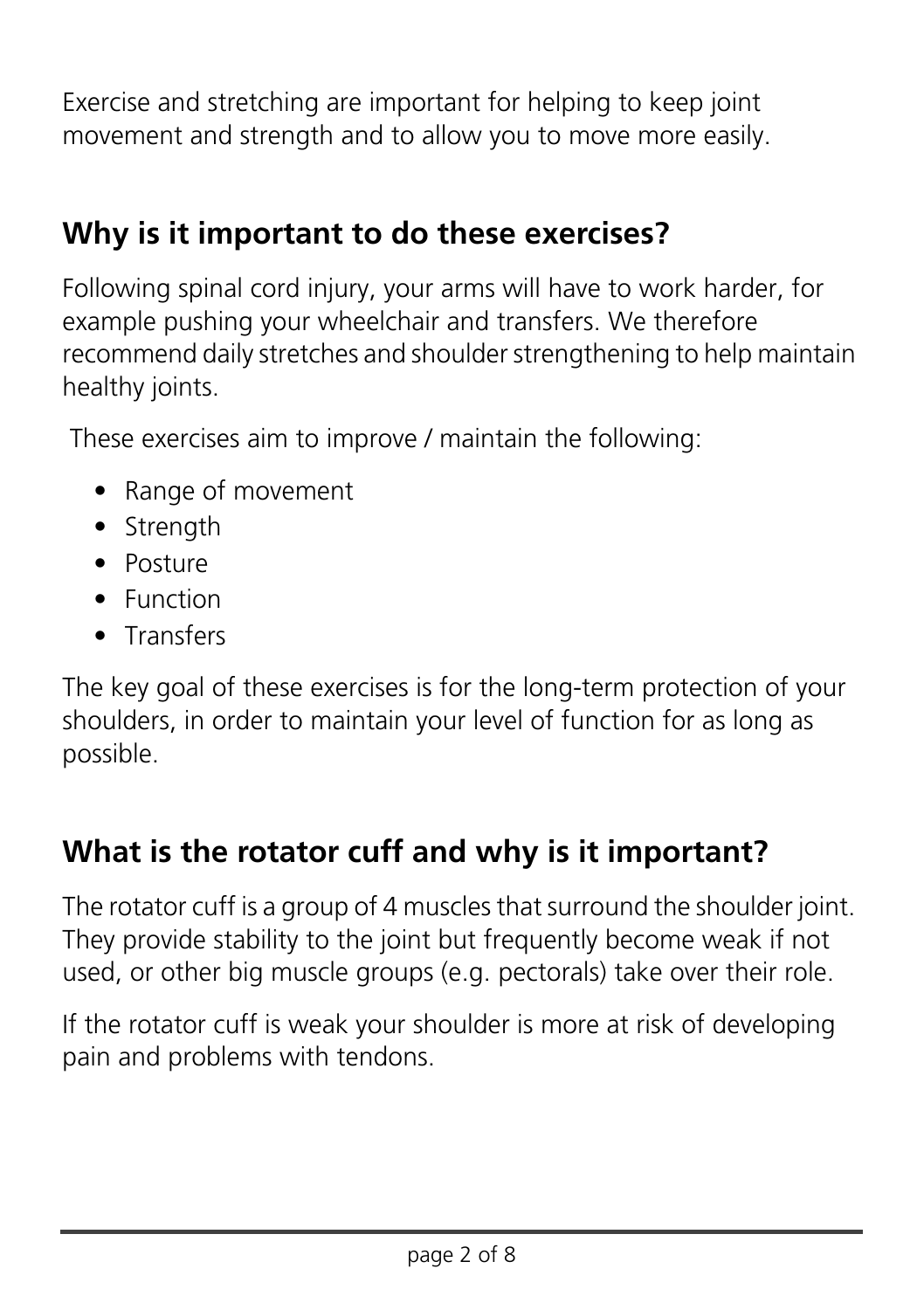## **How long will it take me to do these exercises?**

Not long! The exercises detailed in this booklet may take around 10 to 15 minutes to complete.

Each exercise will suggest an amount of time for stretching or a number of repetitions. They can be fitted into your daily routine to suit you.

These exercises can be completed as well as any other exercises your physiotherapist has suggested.

## **How often should I complete these exercises?**

We recommend these exercises be completed once a day.

#### **Are there any risks in completing these exercises?**

There are 2 exercises involving the use of a thera-band (a thin ribbon of stretchy material supplied by your physiotherapist). It is essential to ensure a firm grasp and a secure fitting to prevent the band from slipping.

For more information please refer to the "Use of a Thera-band" information booklet which we will provide.

Mild to moderate discomfort is expected when completing strengthening exercises. If you do experience discomfort it should ease within 30 minutes after finishing the exercises. If this pain continues longer, or you suffer severe pain, we recommend you stop the exercises and talk to your physiotherapist before continuing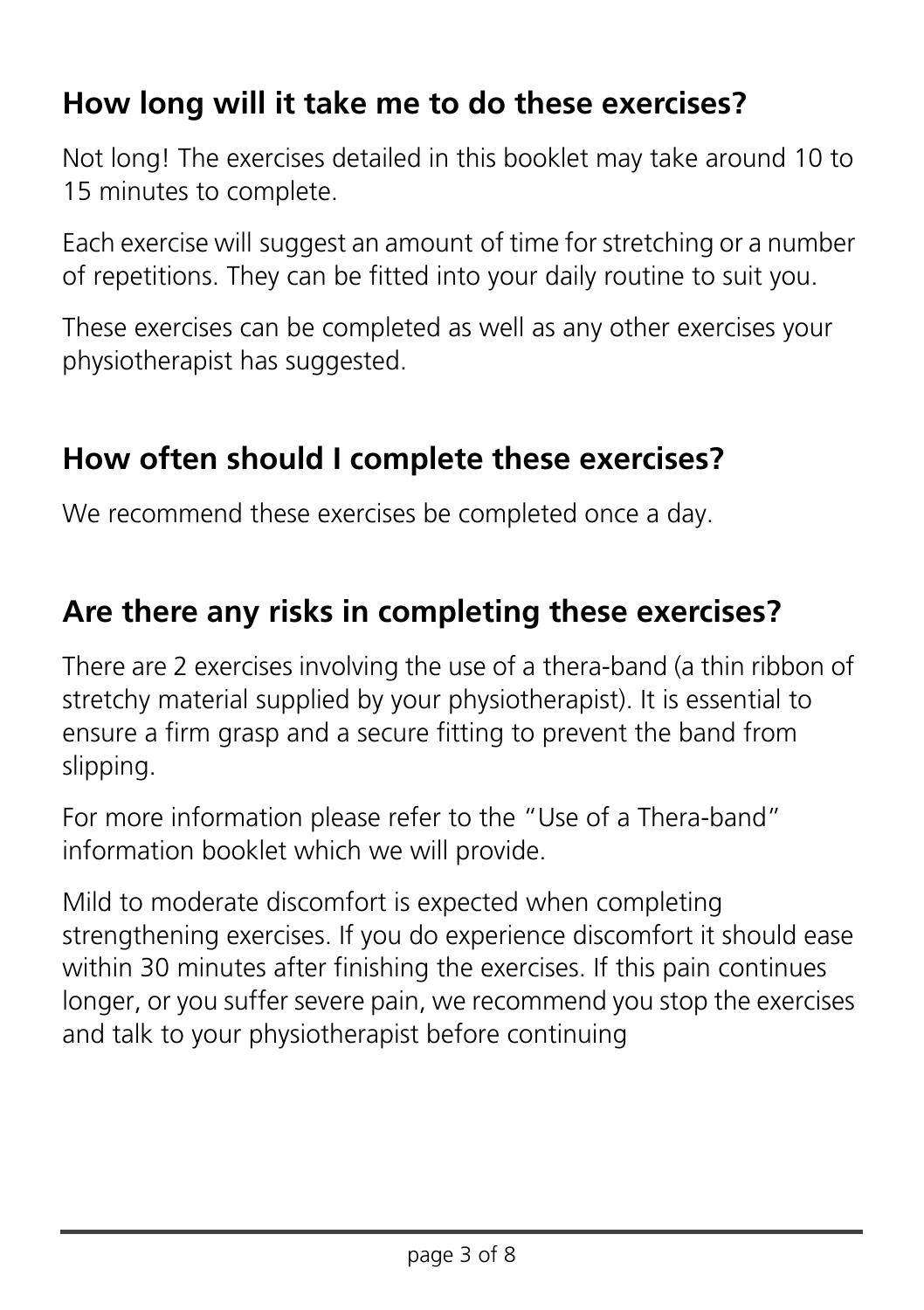# **Stretches**

### **Pectoral stretch**

As pictured below, position yourself in a doorway and place one forearm on the door frame. Slowly turn your wheelchair away from the side you are stretching. For an extra stretch you can raise your hand higher.



• Hold for 15 seconds. Repeat twice on each side.

Note: Your entire forearm should always be in contact with the doorframe during the stretch.

#### **Biceps stretch**

Position your chair in a doorway. Place your hand on the door frame just above wrist level with your arm at a 45° angle. Slowly turn your wheelchair away.

• Hold for 15 seconds Repeat twice on each side.

Note: it is important to keep your shoulder blades back and down during the stretch.

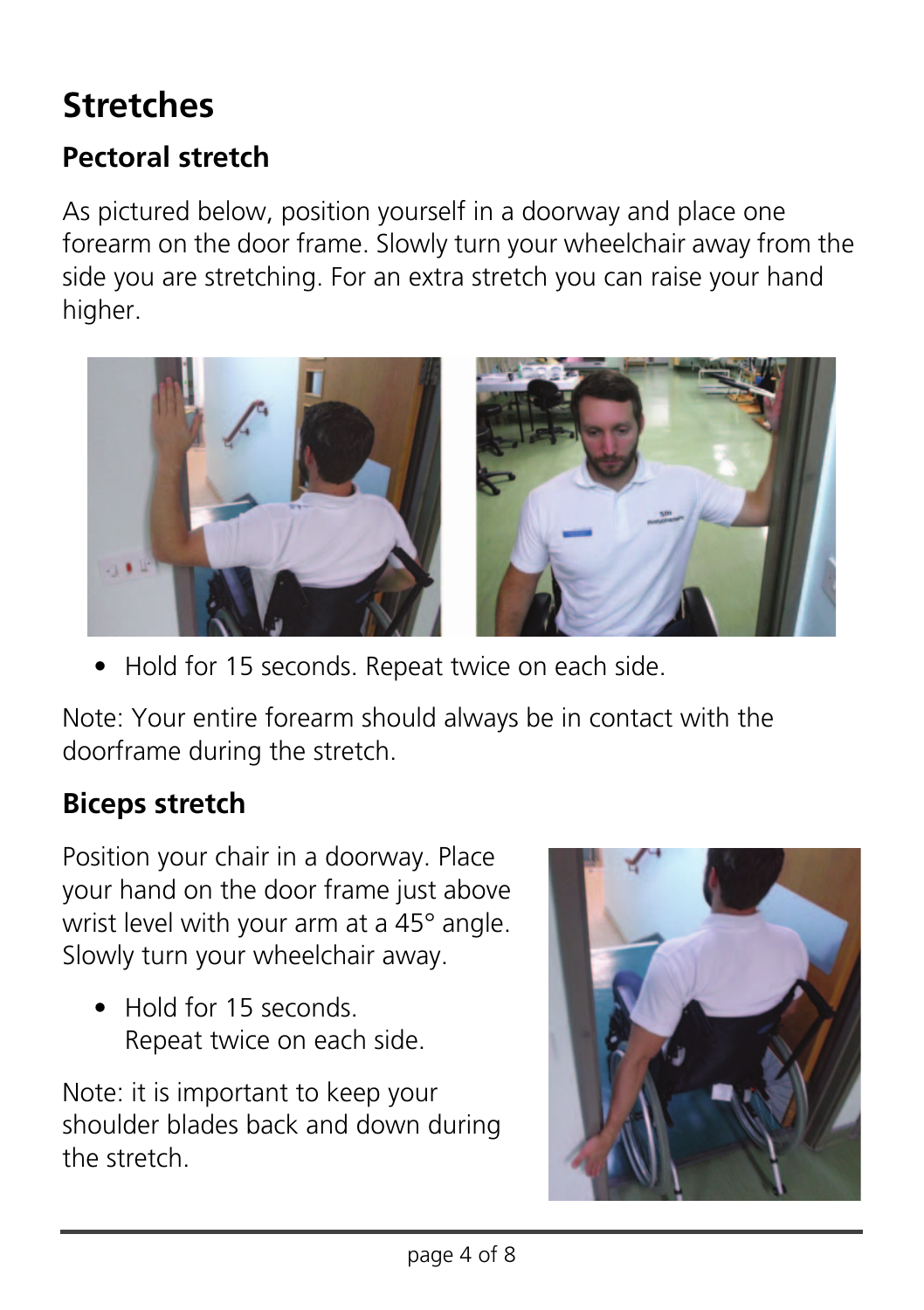## **Latissimus dorsi (back) stretch**

In your wheelchair, facing a table or work surface, place both hands on the table. Slowly push away so the wheelchair rolls back – see pictures.



• Hold for 15 seconds. Repeat twice.

Note: to add an extra stretch, turn your wrists so your thumbs point upwards.

#### **Trunk rotation stretch**

With your wheelchair in a stable position, brakes on and bottom back in the seat, twist your body as far as you feel comfortable.

• Hold for 15 seconds. Repeat twice to each side.

Note: it is key to start in a good upright position to allow a smooth twist movement.

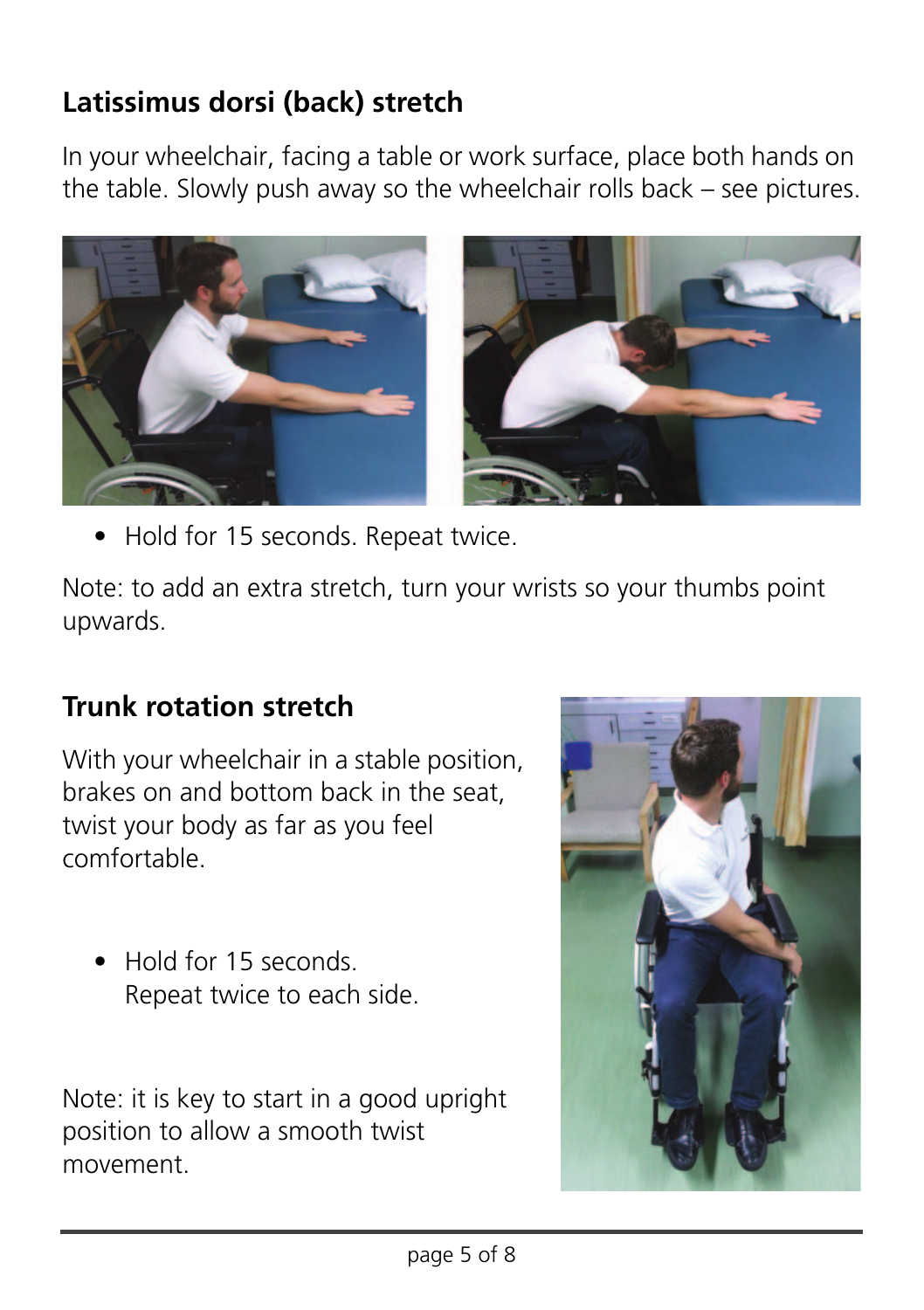## **Rotator cuff strengthening**

Prescribed thera-band colour:

#### **External rotation (neutral)**

Start in an upright seated position. Grasp the thera-band as firmly as you can in both hands, keeping your elbows tucked in at your sides. A towel kept between your arm and the side of your body can help keep this position.

Rotate both hands away from your body and then slowly return to the starting position.



• Repeat to the point of fatigue (i.e. you can't do any more), have a 3 minute rest. Repeat this a further 2 times, once a day.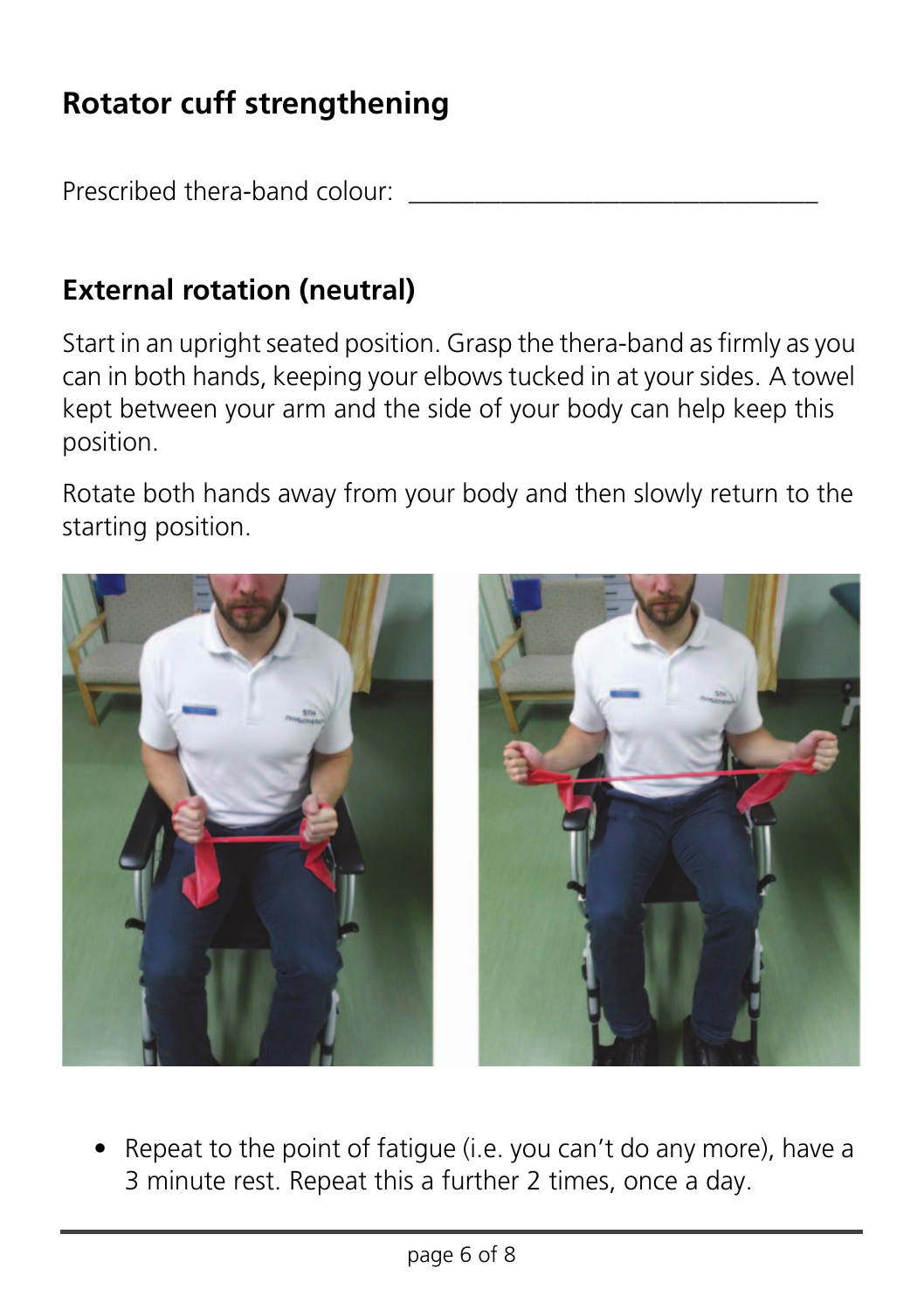### **External rotation (90°)**

Whilst sitting in a chair, raise one arm up to 90 degrees with your forearm pointing forward, grasping a dumbbell firmly, as shown below.

Raise the dumbbell towards the ceiling whilst keeping your shoulder and elbow at a 90 degree angle. Slowly lower the dumbbell back to the starting position.



• Repeat to the point where you feel you cannot do any more, have a 3 minute rest. Repeat this a further 2 times, once a day.

Note: The key when using a dumbbell is to make sure you lower the dumbbell very slowly during these exercises.